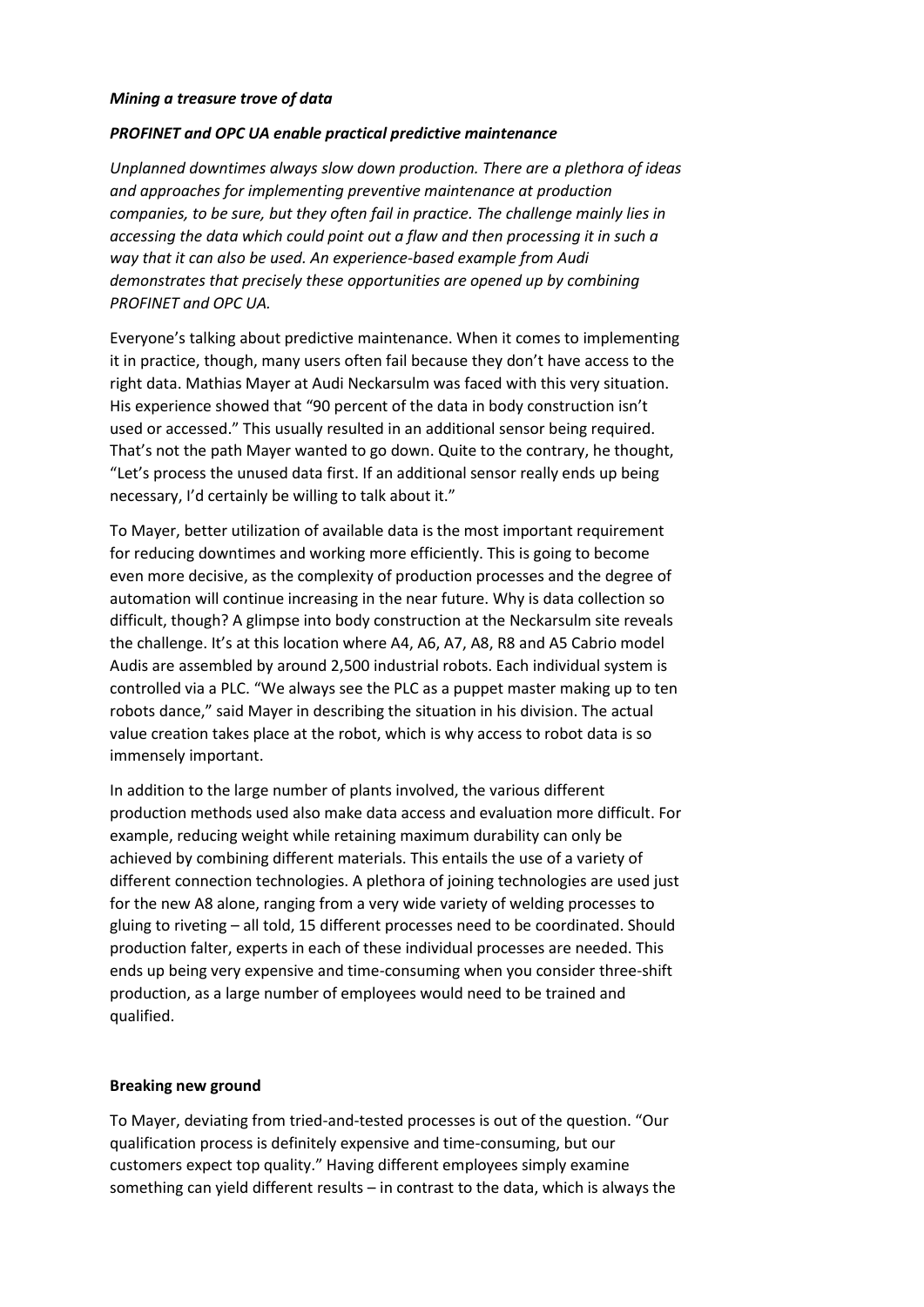same. "It's precisely this data which we have to use to optimize both production and processes," said Mayer with conviction. For this purpose, the process data has to be processed in such a way that even a "non expert" can get a friction welding process started up again, for example.

In this way, unplanned production system downtimes are to be reduced and the availability and process efficiency & quality are to be increased, for example through live system monitoring and the automatic adaptation of process parameters. Previous process monitoring and optimization methods based on expert knowledge have to be retained here. Ultimately, this will reduce maintenance costs and minimize testing efforts.

## **Implementation in practical applications**

How does this work in practice, though? In the process chain of the future for body construction, the corresponding data from the devices will be collected, integrated and visualized directly – without additional gateways, as ultimately the robots have enough capacity. At the end, there's an employee who understands the process and can intervene if necessary. In Mayer's view, this division of labor is the key to success. It's only on this basis that data mining and machine learning can be implemented successfully.

In the Audi architecture, OPC UA and MQTT are used as the means of transport for data, which is routed to an edge layer over which a big data platform is located. Applications like diagnostic analytics for condition monitoring and predictive analytics for condition-based maintenance can be placed on top of this.

This path is also set out in the PROFINET OPC UA companion specification, whose essential content includes the collection and presentation of asset management and diagnostic data. For this purpose, asset and diagnostic data from the devices employed today are collected in a system controller through existing PROFINET services and delivered to higher-level instances by means of OPC UA. PROFINET's openness makes it possible, for instance, to add sensors with an OPC UA interface which send their data directly to corresponding cloud services or edge gateways without needing to tediously reconstruct the automation solution. This makes it possible to implement innovative diagnostic methods, even in existing systems.

# **Penetration all the way down to the bottom**

It's a situation that's also known in body construction. "To us, a robot is simply a subordinate device of the PLC. We'd like penetration down to the data all the way at the bottom, but we don't want to put a separate network in place," said Mayer, who then immediately provided a pragmatic explanation. "If you have to lay an additional cable to more than 2,000 robots – it just doesn't work. Not only this, but we don't just use a single robot manufacturer. Depending on the application, we rely on a host of different manufacturers."

In addition to this, OPC UA hasn't been implemented by all manufacturers. It's still missing in the most important technologies in body construction, such as spot welding, stud welding, gluing and riveting. In contrast, robot manufacturers are already a good step ahead, as are RFID manufacturers. Mayer also sees the fact that Audi hasn't yet called for this as the reason for the continuing reluctance. This will be made up for in upcoming calls for proposals, though.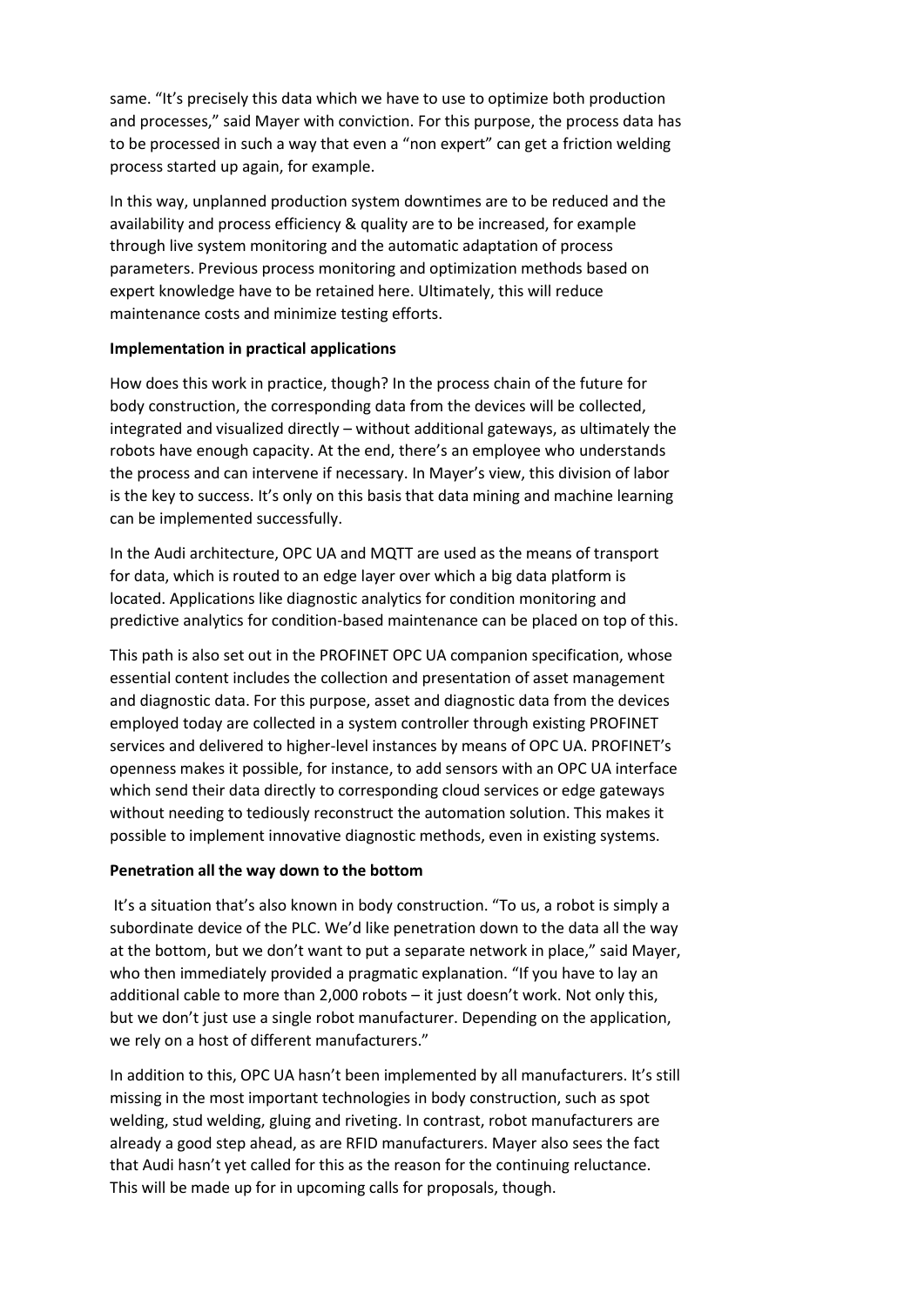## **Practical implementation**

In practical implementation, one thing becomes clear: in applications where a combination of PROFINET and OPC UA has already been introduced, the advantages quickly took effect. A good example at the Audi site in Neckarsulm is the in-line measurement system for the feeding of rivets over a highly flexible hose from the filling area to the riveting tool on a robot arm. The challenge here lies with the rivet closure speed, which is relatively high at 20 meters per second. The hose has to be replaced sometime between the 500,000th and 1 millionth rivets. Now, the hose is no longer to be replaced during production, but rather at a more convenient time instead, as the process needed to be stopped for 20 to 30 minutes for each change. The team then created a time series analysis for detecting wear in the rivet feeding hose. Implementation was relatively easy – more air flows through the hose as soon as the smallest porous spots crop up. These results are recorded, forwarded to PROFINET via OPC UA at the same time and visualized. Now, every employee has the ability to find out about events taking place on the lowest level and take action faster, even without an additional cable.

Outlook: Mayer hopes that specifications will be implemented faster by device manufacturers in the future. At the same time, he also reminds users that they shouldn't wait too long, either. "If you want to achieve benefits in production, you have to get involved with this subject early on. From my perspective, Industry 4.0 already arrived in practice a while ago. All we have to do now is implement it."

## (Image selection) from

Key Visual:



Copyright: iStock.com/PhonlamaiPhoto

<https://www.audi-mediacenter.com/de/produktion-232>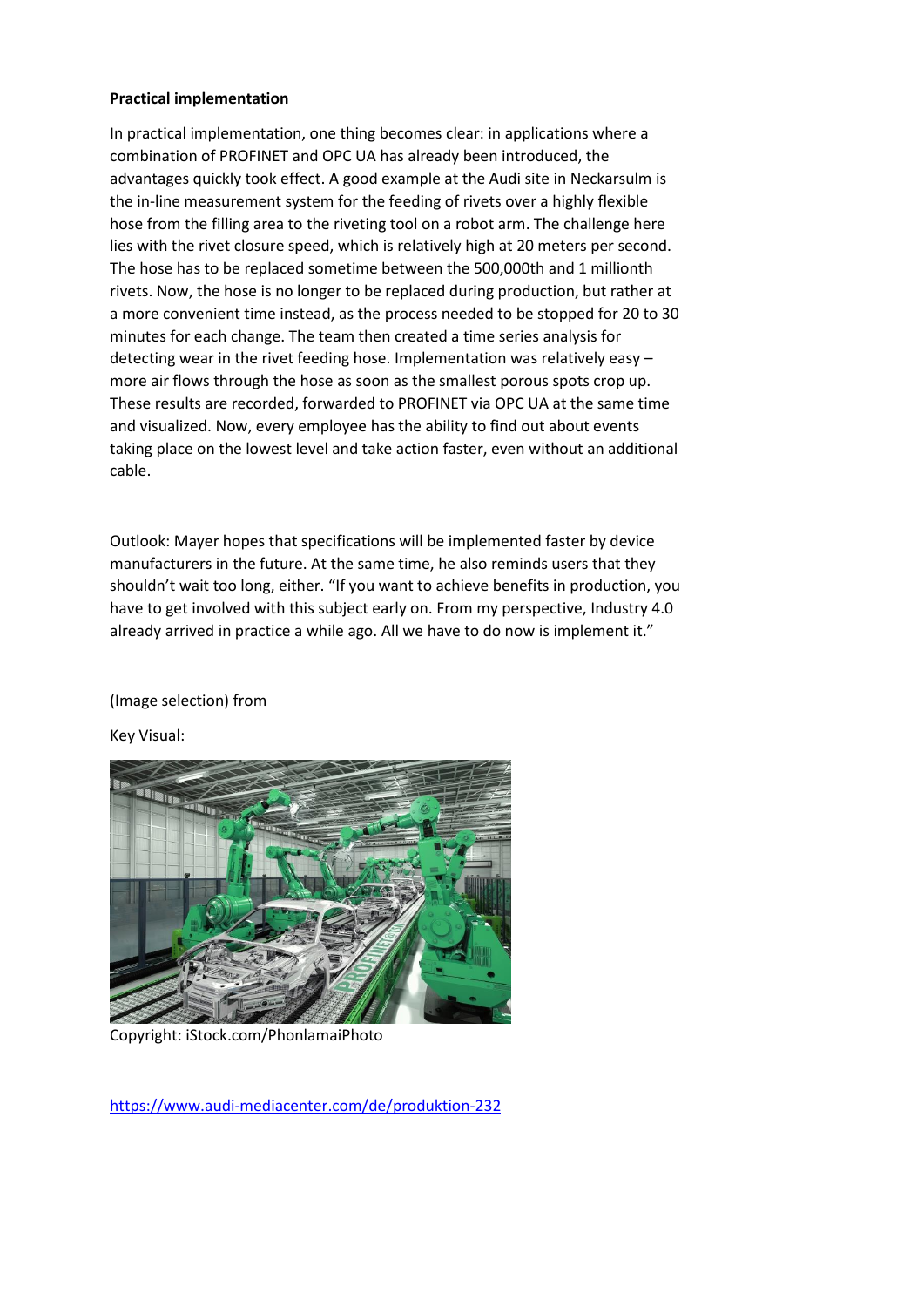

To Audi, premium automobile quality means high quality vehicle bodies created using efficient production systems and new high-tech solutions. Increasing digitization is clearing the path for smart factories.



Audi is optimizing quality control at the pressing plant using artificial intelligence.



Audi A8: Installation of the panorama glass roof at the Neckarsulm site